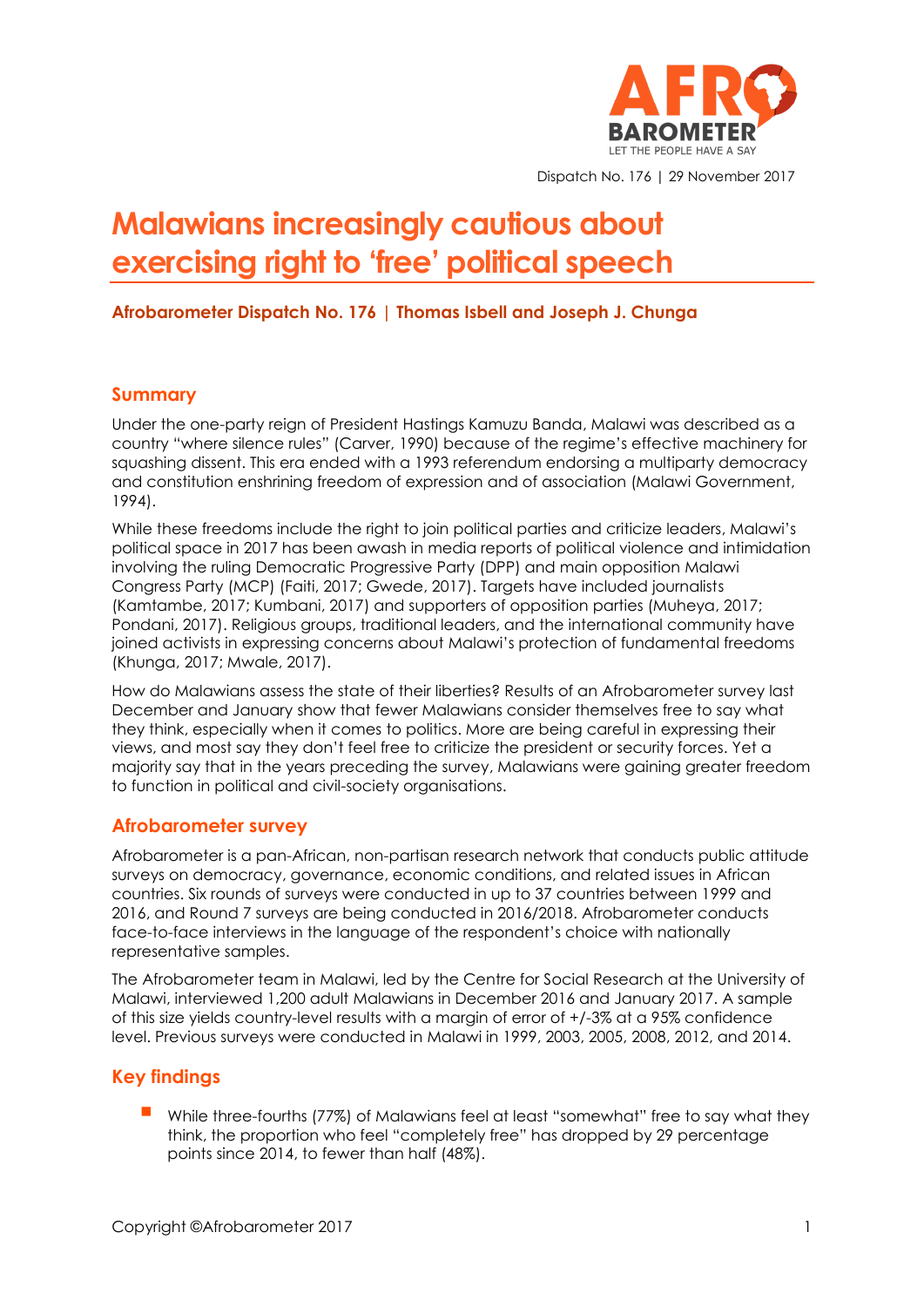

- For the first time in five surveys over 14 years, a majority (53%) of Malawians now say they "often" or "always" have to be careful what they say about politics – more than double the proportion in 2003 (24%).
- Larger majorities say they do not feel free to criticize state officials and leaders such as the army (76%), the president (72%), and the police (65%). Fewer respondents express the same reservations about criticizing local government councillors (46%) and traditional leaders (39%).
- A majority of Malawians say that people "often" or "always" have to be careful about how they vote (62%) and about which organisations they join (52%).
- Even so, a majority say the country has gotten better over the past few years in opening space for citizens to join political organisations (76%), for independent groups and opposition parties to function (54% each), and for the media to investigate and criticize the government (53%).

#### **Narrowing space for free expression?**

More than three-fourths (77%) of Malawians say they feel "somewhat free" or "completely free" to say what they think. This marks a significant drop from previous survey rounds, when between 86% and 89% considered themselves at least "somewhat" free (Figure 1). Moreover, between 2014 and 2017, the proportion who feel "completely free" dropped from 77% to 48%.

Men (81%) and better-educated respondents (85% among those with post-secondary qualifications) are most likely to feel free to speak their minds (Figure 2). In the Northern Region, only 57% of respondents say they feel free to say what they think.



**Figure 1: Freedom to say what you think** | Malawi | 2008-2017

**Respondents were asked***: In this country, how free are you to say what you think?*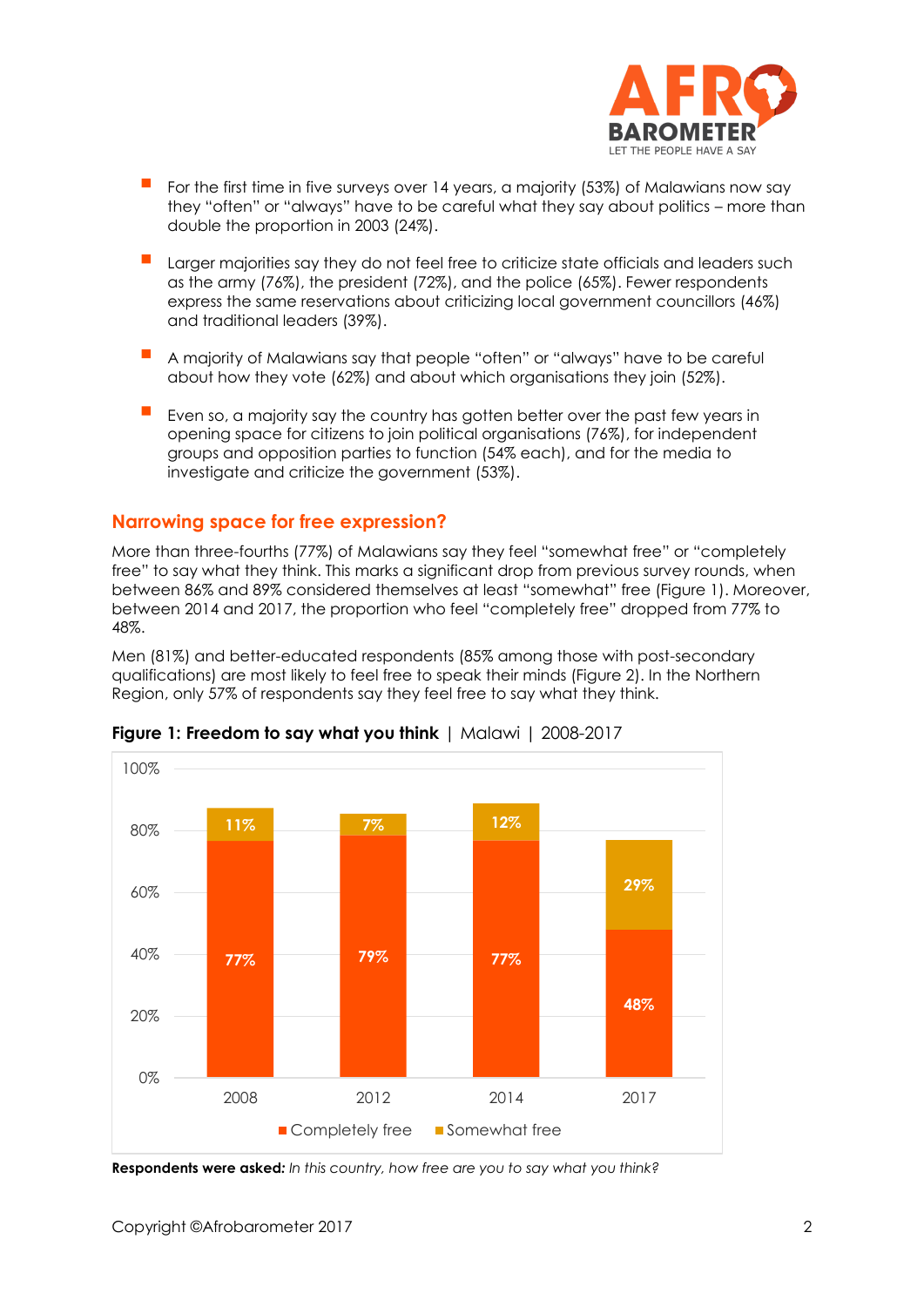



**Figure 2: Freedom to say what you think** | by socio-demographic group | Malawi | 2017

While most Malawians claim the freedom of expression in general, the picture changes when the question specifically concerns political speech. For the first time in five surveys over 14 years, a majority (53%) of Malawians now say they "often" or "always" have to be careful what they say about politics – more than double the proportion in 2003 (24%) (Figure 3). The proportion of respondents who say they "rarely" or "never" have to be cautious in expressing political opinions has dropped from 74% in 2005 to 46%.



**Figure 3: Have to be careful what you say about politics** | Malawi | 2003-2017

*Respondents were asked: In your opinion, how often, in this country, do people have to be careful of what they say about politics?* 

*Respondents were asked: In this country, how free are you: To say what you think? (% who say "somewhat free" or "completely free")*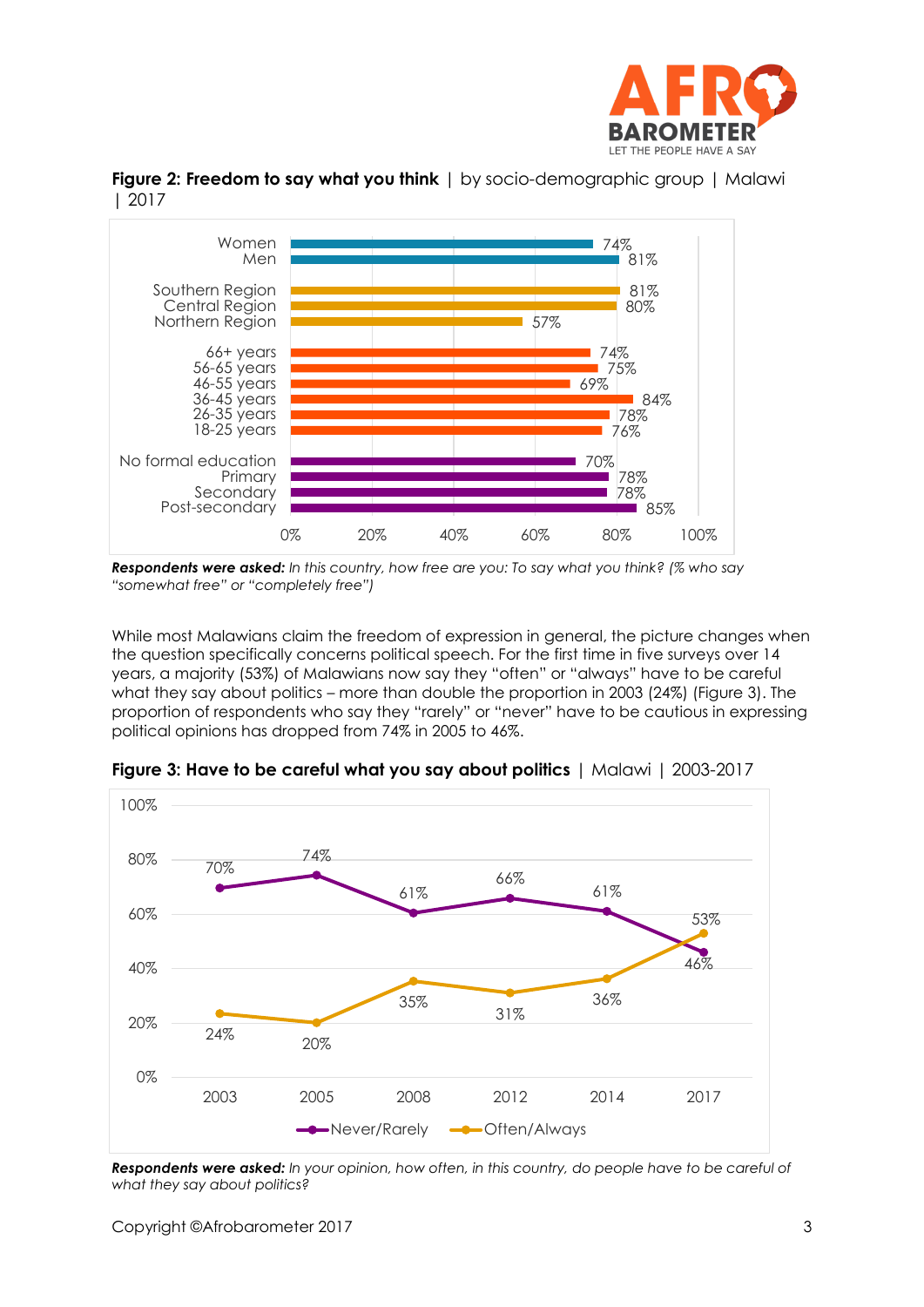

Moreover, even larger majorities of Malawians do not feel free to criticize state officials and leaders. Most say they feel "not very free" or "not at all free" to criticize the army (76%), the president (72%), or the police (65%) (Figure 4). More than half of respondents say the same with regard to civil servants (55%) and members of Parliament (MPs) (52%), while large minorities feel this way about criticizing local councillors (46%) and traditional leaders (39%).

Women are somewhat more likely than men to feel unfree to criticize the president (75% vs. 70%) (Figure 5). By region, the proportion of respondents who don't feel free to voice negative opinions about the president range from 70% in the Central Region to 78% in the Northern Region. Respondents with a post-secondary education are significantly less likely to feel unfree to criticize the president (53%) than their less-educated counterparts (69%-75%).



#### **Figure 4: Free to criticize state officials and leaders?** | Malawi | 2017

**Respondents were asked:** *In this country, how free do you feel to criticize the following: Your ward councillor? Your member of Parliament? Your traditional leader? Civil servants? The police? The army? President Peter Mutharika?*

#### **Figure 5: Not free to criticize the president** | by socio-demographic group | Malawi | 2017



*Respondents were asked: In this country, how free do you feel to criticize the following: President Peter Mutharika? (% who say "not at all free" or "not very free")*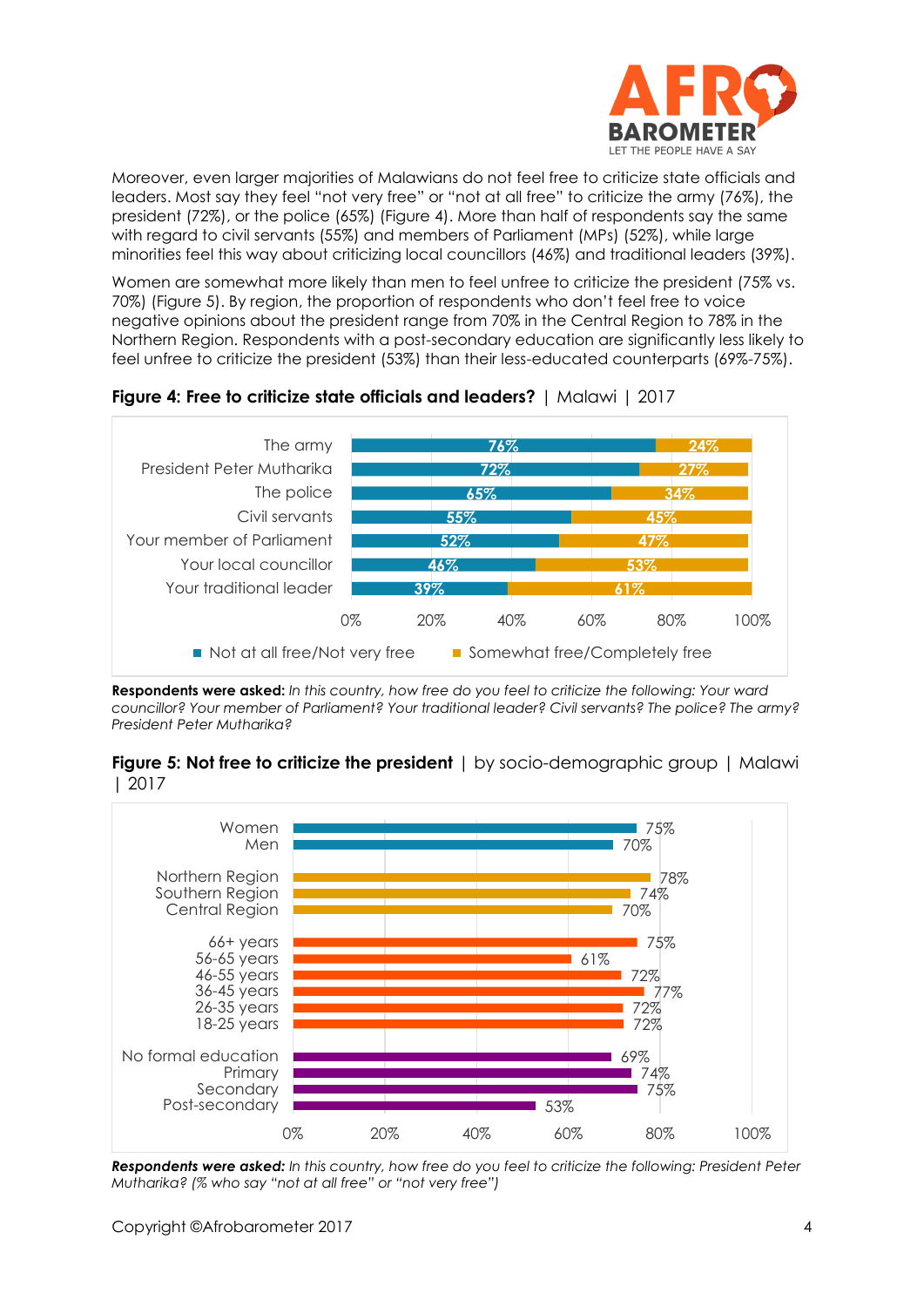

The pattern is similar with regard to MPs and traditional leaders (Figure 6), with men and respondents with post-secondary qualification less likely to feel unfree to offer criticism than women and respondents with less education.





*Respondents were asked: In this country, how free do you feel to criticize the following: Your member of Parliament? Your traditional leader? (% who say "not at all free" or "not very free")*

Overall, Malawians are divided as to whether the space for political speech has been expanding or shrinking: 48% say citizens have "somewhat" or "much" more freedom to say what they think about politics than they did "a few years ago," while 43% say they have somewhat/much less freedom (Figure 7).





**Respondents were asked:** *Please tell me if there is more or less freedom now for each of the following things compared to a few years ago, or are things about the same: Your own freedom to say what you think about politics?*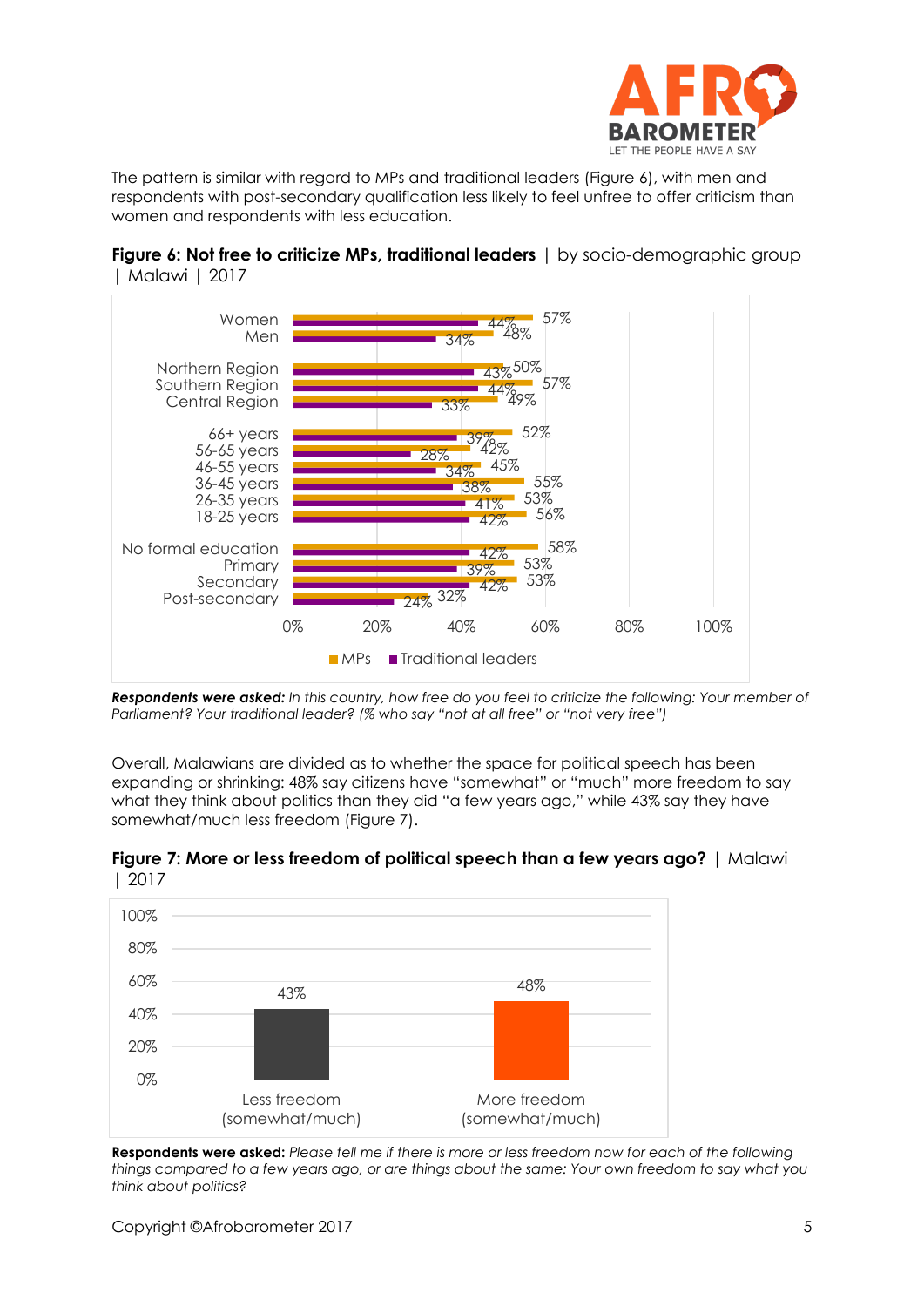

Women are somewhat more likely than men to complain of diminishing freedom of expression, 46% vs. 41%) (Figure 8), and respondents in the Northern Region (52%) are significantly more critical of shrinking freedom than their counterparts in the Central (45%) and Southern (40%) regions. Poor respondents (i.e. those with "high lived poverty"1) are more likely to report less freedom of expression (49%) than those experiencing low or no lived poverty (41%).

Respondents with post-secondary education most frequently report improving freedom to express political views (62%).

Supporters of opposition political parties<sup>2</sup> are considerably more likely to complain of declining freedom of political speech (46%-48%) than are supporters of the ruling Democratic Progressive Party (DPP) (37%).



**Figure 8: More or less freedom of political speech than a few years ago?**  | by socio-demographic group | Malawi | 2017

**Respondents were asked:** *Please tell me if there is more or less freedom now for each of the following things compared to a few years ago, or are things about the same: Your own freedom to say what you think about politics?*

 $1$  Afrobarometer's Lived Poverty Index (LPI) measures respondents' levels of material deprivation by asking how often they or their families went without basic necessities (enough food, enough water, medical care, enough cooking fuel, and a cash income) during the preceding year. For more on lived poverty, see Mattes, Dulani, & Gyimah-Boadi (2016).

<sup>2</sup> Afrobarometer determines political affiliation based on responses to the questions, "*Do you feel close to any particular political party?*" and, if yes, "*Which party is that?*"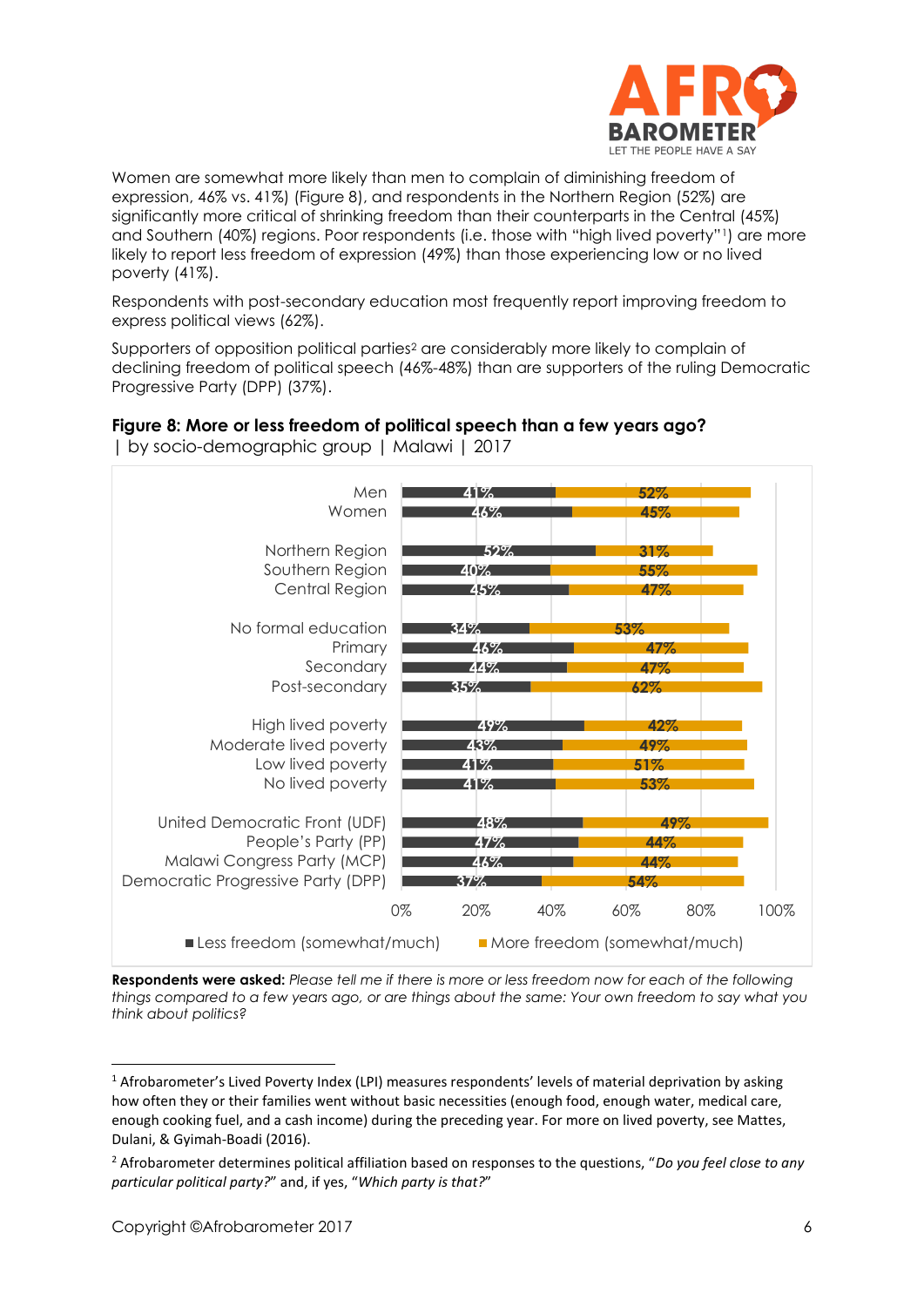

# **Other political and civic freedoms**

In line with some caution about political speech, majorities of Malawians say that people "often" or "always" have to be careful about how they vote (62%) and about which organisations they join (52%) (Figure 9).

**Figure 9: Have to be careful about voting and joining organisations** | Malawi | 2017



**Respondents were asked***: In your opinion, how often, in this country:*

- *Do people have to be careful about how they vote in an election?*
- *Do people have to be careful about what political organisations they join?*

However, compared to "a few years ago," three-fourths (76%) of respondents say they now have "somewhat more" or "much more" freedom to join any political organisation they want (Figure 10). Smaller majorities say the country enjoys more freedom than a few years ago for independent groups or non-governmental organisations to meet and advocate their views (54%); for opposition parties or candidates to speak, hold rallies, and criticize the government (54%); and for the news media to investigate and report on government mistakes or criticize the government (53%).





*Respondents were asked: Please tell me if there is more or less freedom now for each of the following things compared to a few years ago, or are things about the same:* 

- *Your own freedom to join any political organisation you want?*
- *The freedom of independent groups or non-governmental organisations to speak, hold meetings, or advocate their views freely, including criticizing the government if they choose?*
- *The media's freedom to investigate and report on government mistakes or to criticize government actions or performance?*
- *The freedom of opposition parties or candidates to speak or hold rallies, state their views, or criticize the government?*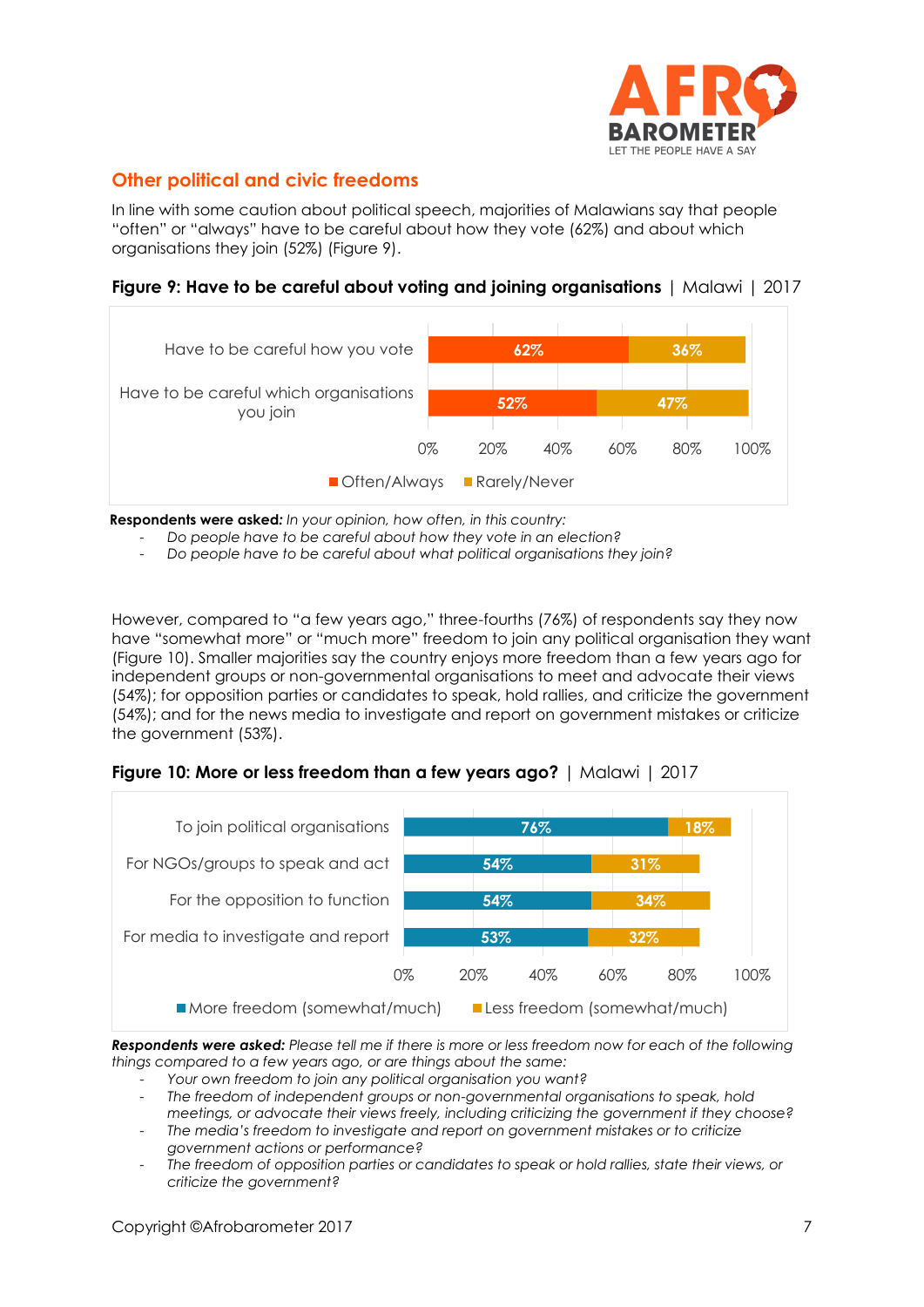

## **Fear of intimidation or violence**

Despite recent media reporting of political conflict and dispute in Malawi, at the time of the survey, most Malawians (73%) said they feared political intimidation or violence only "a little bit" or "not at all." About one in four (27%) reported they feared such violence "somewhat" or "a lot" (Figure 11).





*Respondents were asked: During election campaigns in this country, how much do you personally fear becoming a victim of political intimidation or violence?*

When asked about their experience of political violence during the two years preceding the survey, 15% of Malawians say they experienced violence at a political rally, while 9% say they experienced violence during a public protest. More than six in 10 say they "never" feared such violence, while about one in five say they feared but did not experience such violence (Figure 12).

**Figure 12: Fear of violence at political events or protests in past two years** | Malawi | 2017



*Respondents were asked: Please tell me whether, in the past two years, you have ever personally feared any of the following types of violence: Violence at a political rally? Violence occurring during a public protest or march? [If yes:] Have you actually personally experienced this type of violence in the past two years?*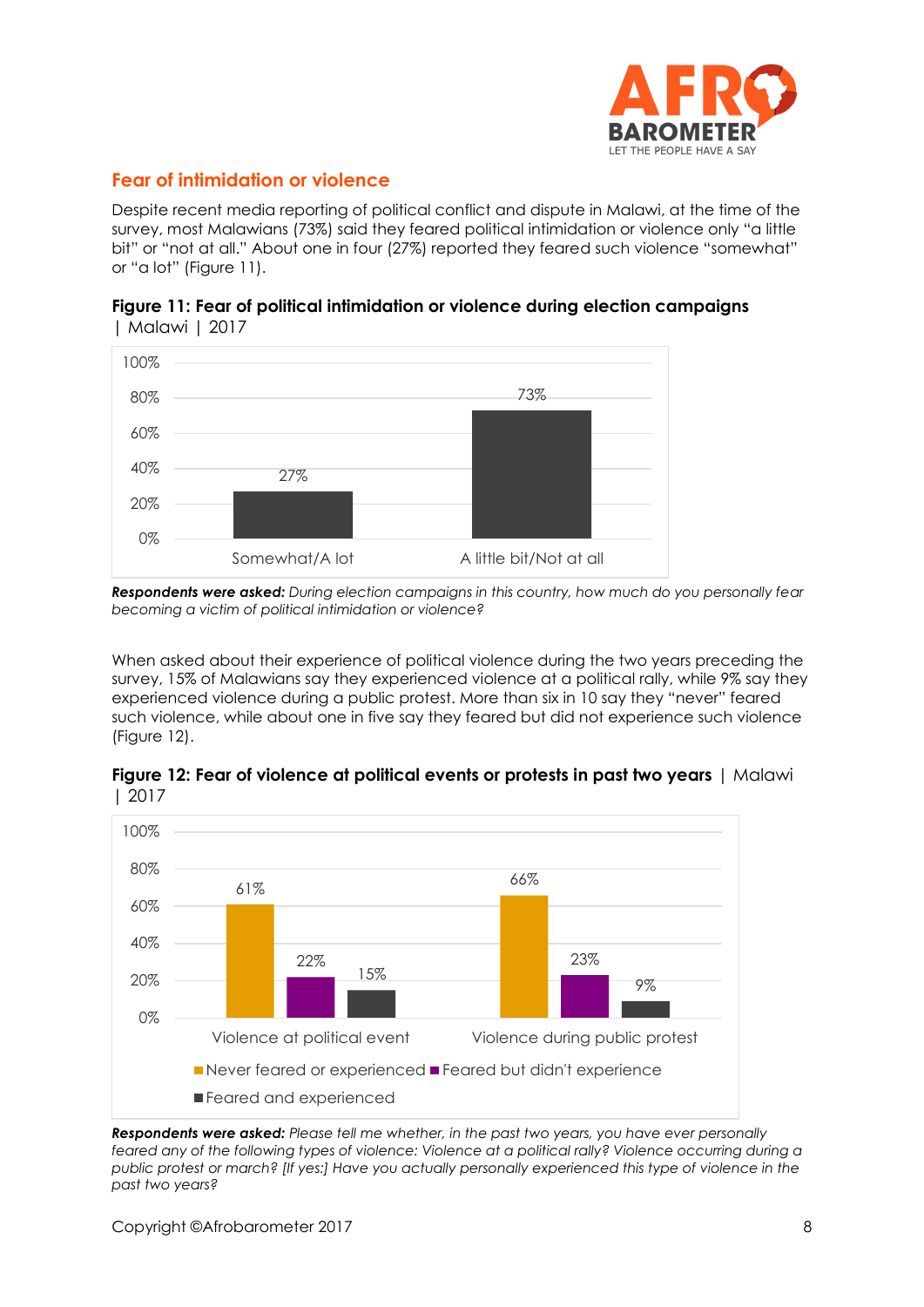

# **Conclusion**

Over two decades of experience with democracy, Malawians have moved away from "where silence rules." Most feel at least "somewhat" free to say what they think, and many see positive change in space for civil liberties, especially freedom to join political organisations. On the other hand, the political realm remains characterized by some aspects of "silence": The proportion of Malawians who feel "completely free" to speak their minds continues to shrink, and criticizing the president and security forces is something most Malawians do not feel free to do.

> Do your own analysis of Afrobarometer data – on any question, for any country and survey round. It's easy and free at www.afrobarometer.org/online-data-analysis.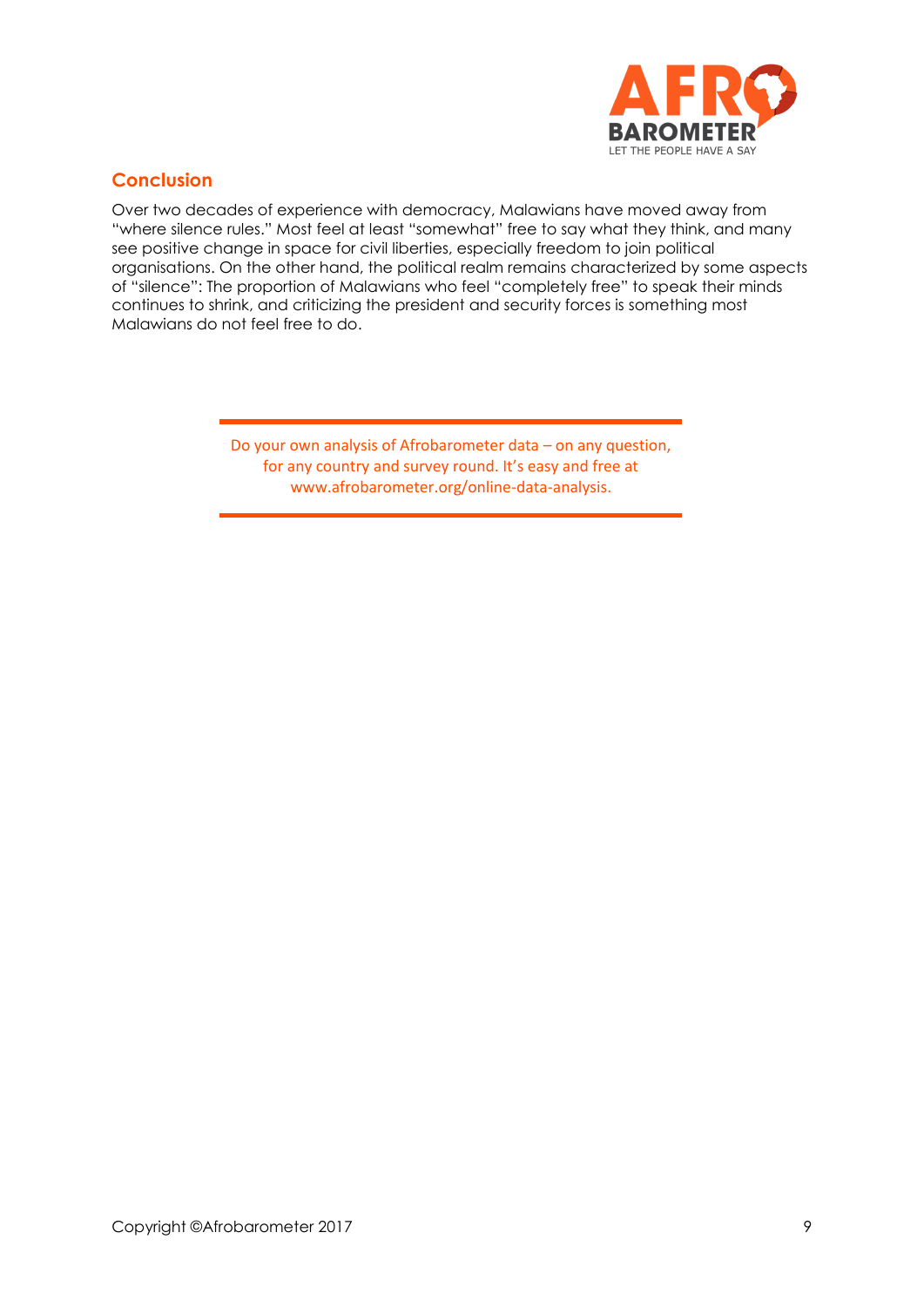

#### **References**

- Carver, R. (1990). *Where silence rules: The suppression of dissent in Malawi*. New York: Human Rights Watch. https://books.google.co.za/books?id=ZyIpVV3FZlAC.
- Faiti, O. (2017). MCP claims DPP launches terror campaign in Nsanje Lalanje by-election. Nyasa Times, 26 September 2017. https://www.nyasatimes.com/mcp-claims-dpp-launches-terrorcampaign-nsanje-lalanje-election/.
- Gwede, W. (2017). Malawi opposition leader informs international community over death threats to MCP candidate: Chakwera says 'recipe for anarchy.' Nyasa Times, 30 August 2017. https://www.nyasatimes.com/malawi-opposition-leader-informs-international-communitydeath-threats-mcp-candidate-chakwera-says-recipe-anarchy/.
- Kamtambe, F. (2017). No DPP supporters at President's presser Misa. Daily Times, 29 September 2017. http://www.times.mw/no-dpp-supporters-at-presidents-presser-misa/.
- Khunga, S. (2017). Political violence saddens Germany. Nation, 5 October 2017. http://mwnation.com/political-violence-saddens-germany/.
- Kumbani, P. (2017). Suspected DPP cadets threaten journalists. Nation, 21 July 2017. http://mwnation.com/suspected-dpp-cadets-threaten-journalists/.
- Government of Malawi. (1994). Constitution of the Republic of Malawi.
- Muheya, G. (2017). Malawi police probe DPP 'cadet' over pistol. Nyasa Times, 11 October 2017. https://www.nyasatimes.com/malawi-police-probe-dpp-cadet-pistol/.
- Mwale, J. (2017). Catholic bishops condemn political violence. Nation Online, 4 October 2017. http://mwnation.com/catholic-bishops-condemn-political-violence/.
- Pondani, M. (2017). DPP cadets on rampage. Daily Times, 27 April 2017. http://www.times.mw/dppcadets-on-rampage/.